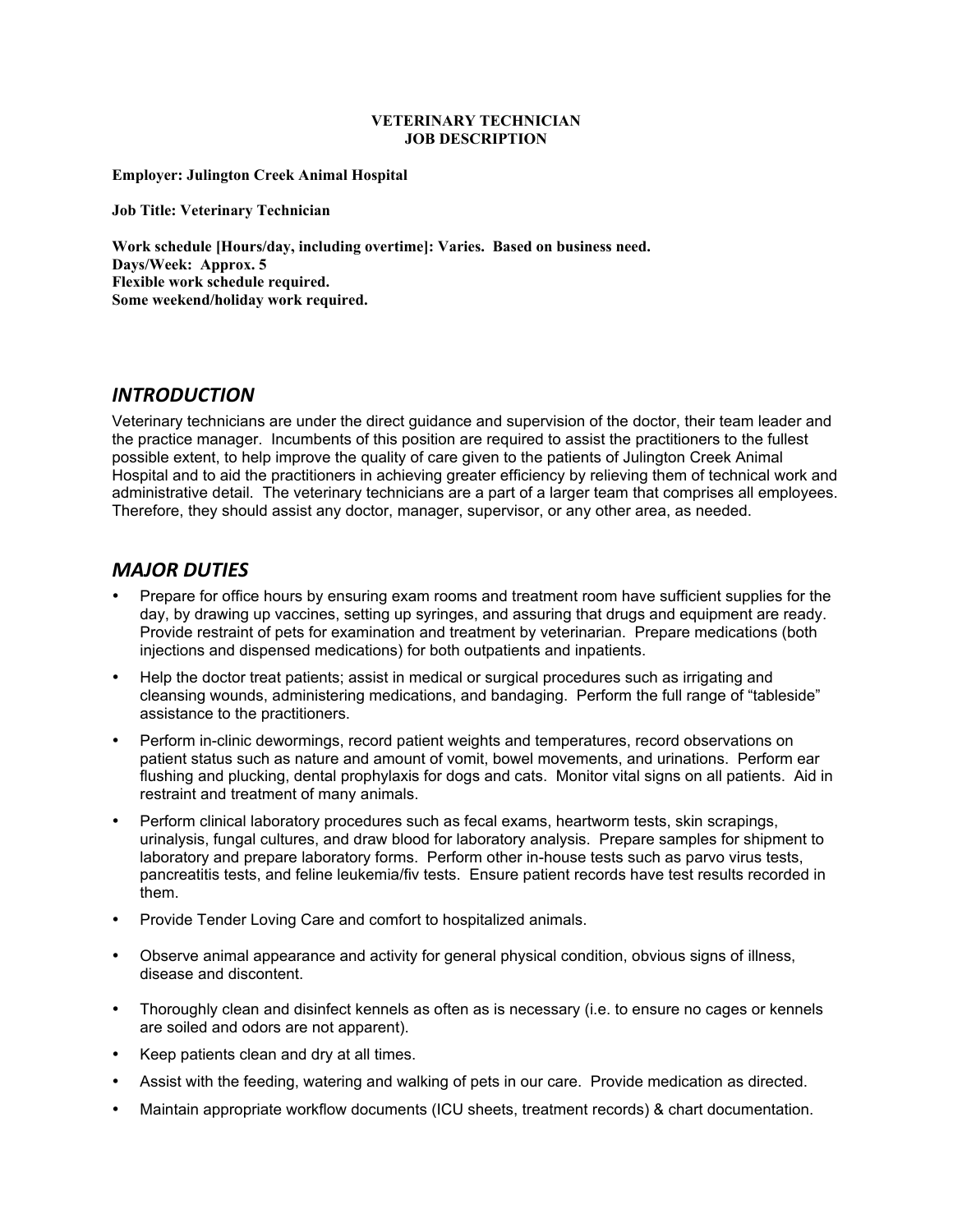- Help doctor administer anesthetics; prepare patients for surgery; monitor patients during surgery and recovery; assist in surgery; administer fluids; perform support therapy to patients in surgery and postop; remove and ready next patient.
- Take and process all radiographs.
- Admit and discharge patients on the doctor's orders, being especially careful to ensure that patients being discharged are well-groomed and in a medically appropriate state. Answer client questions one-on-one on various aspects of animal care up to, but not including, controversial items and/or those best left to the veterinarians. Pass on information/advice from the practitioners; explain dosage/purpose of medications; reinforce through discussion the proper care and procedures that should be followed at home. Call back/follow-up with clients concerning certain patients; recommend additional visit if patient's progress does not appear satisfactory.
- Understand usage and recommendations for such prescription drugs as heartworm preventative and prescription flea control products.
- Perform general housekeeping duties to ensure the hospital and treatment areas are "client ready."
- Follow all safety procedures and guidelines.
- Demonstrate good dependability.
- Demonstrate initiative in all areas of performance.

## *CONTROLS)OVER)WORK*

**The practitioners or team leader provide continuing or individual assignments indicating generally what is to be done, limitations, quality and quantity expected, deadlines and priority of assignments. The practitioners provide additional, specific instructions for new, difficult or unusual assignments in animal health care, including suggested work methods or advice on source materials available. The Animal Health Technician uses initiative in carrying out recurring assignments independently without specific instructions, but refers deviations, problems, and unfamiliar situations not covered by instructions to the practitioner for decision or help. The practitioners assure that finished work and methods used are technically accurate and in compliance with instructions or established procedures. Review of the work increases with more difficult assignments, if the technician has not previously performed similar assignments.** 

# *OTHER)SIGNIFICANT)FACTS*

Skill and Knowledge:

- Knowledge of the procedures used for receiving and treating patients and for performing in-house tests and requesting laboratory tests.
- Knowledge and use of radiograph equipment
- Knowledge of the use, care, and storage of veterinary instruments, materials, and equipment.
- Knowledge of sterilization techniques to sterilize various instruments and materials.
- Knowledge of the instruments, materials, and standardized procedures used in the full variety of treatments to make preparations and provide "tableside" assistance.

**Description of Job/Tasks:** Veterinary technicians are under the direct guidance and supervision of the doctor, their team leader and the practice manager. Incumbents of this position are required to assist the practitioners to the fullest possible extent, to help improve the quality of care given to the patients of Julington Creek Animal Hospital and to aid the practitioners in achieving greater efficiency by relieving them of technical work and administrative detail. They are also responsible for the care and cleanliness of hospitalized patients (inpatient and outpatient) and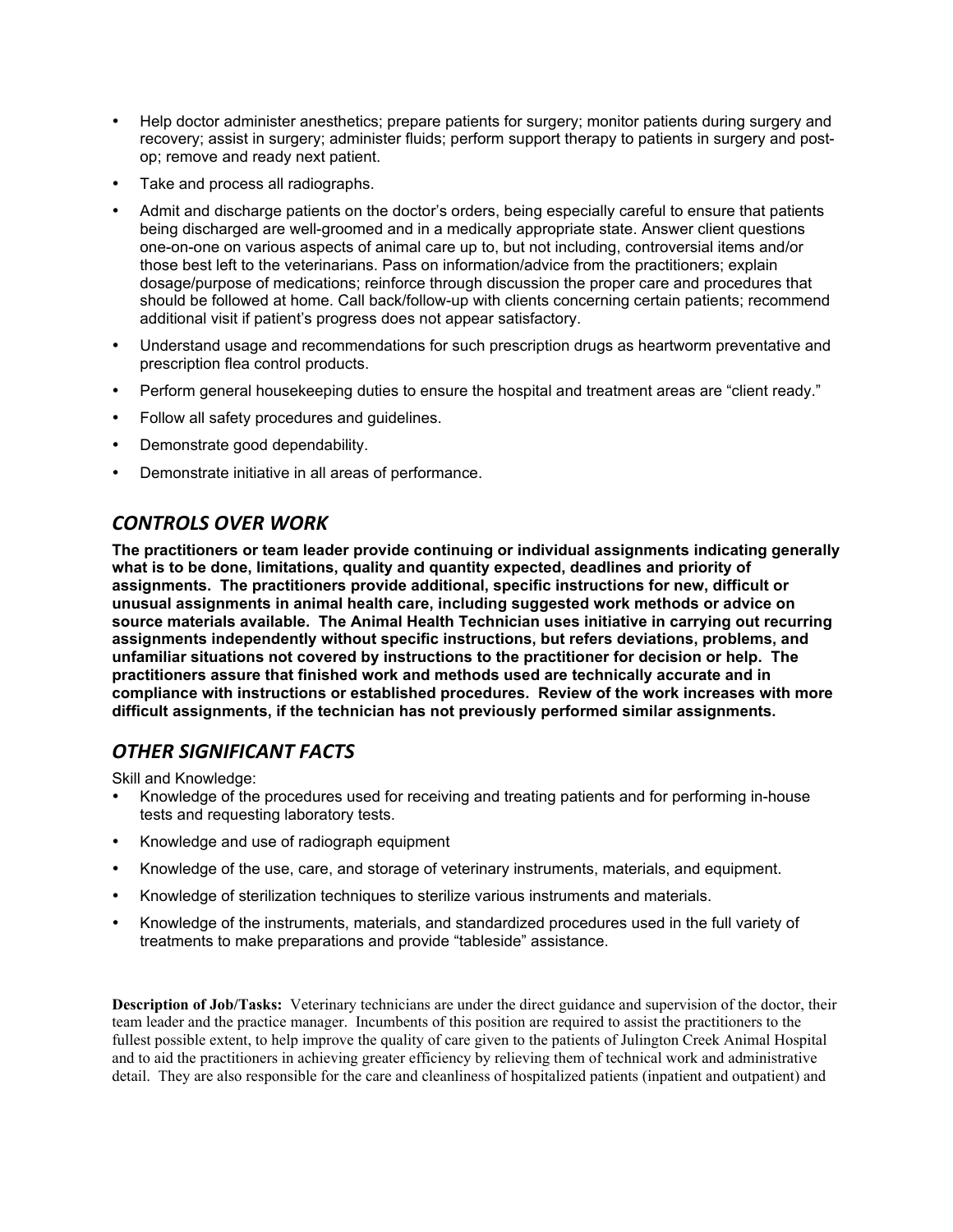the cleanliness of the facility. Additionally, they should assist any doctor, manager, supervisor, or any other area, as needed.

**Essential functions:** [narrative summary] Obtain biological samples (blood, feces, urine, etc.) from pets; assist veterinarians and co-workers with procedures and treatments (includes restraining pets); clean and disinfect work areas; provide care needs for hospitalized pets (food, water, medications, exercise/relief, cage/kennel cleaning) remain alert to details of animal (primarily canine & feline) body language and postures to recognize threats of flight or aggression; respond and move quickly to avoid injury or restrain a pet.

**Non-essential functions**: [narrative summary] Laundry; wash dishes; break down boxes; take out trash; clean and wipe garbage cans, sweep and mop facility.

1. Check frequency and number of hours the employee does the following tasks, based on a 7-8 hr day (9-10 hr day differentiation indicated in red):

| Frequency |       |        |          | Number of hours per day |   |   |                |   |   |  |   |    |
|-----------|-------|--------|----------|-------------------------|---|---|----------------|---|---|--|---|----|
|           | Cont. | Inter. | $\leq$ 1 |                         | ◠ | 3 | $\overline{4}$ | ς | b |  | 8 | >8 |
| Sit       |       | Х      | Χ        |                         |   |   |                |   |   |  |   |    |
| Walk      |       | Х      |          |                         |   |   | Х              | Х |   |  |   |    |
| Stand     |       | X      |          | Χ                       | X |   |                |   |   |  |   |    |
| Bend*     |       | Х      | Χ        | Χ                       |   |   |                |   |   |  |   |    |
| Squat     |       | Х      | Χ        |                         |   |   |                |   |   |  |   |    |
| Climb     |       | X      | X        |                         |   |   |                |   |   |  |   |    |
| Kneel     |       | Х      | X        |                         |   |   |                |   |   |  |   |    |
| Twist     |       | XХ     | Χ        |                         |   |   |                |   |   |  |   |    |

\*varies

2. a. Hand manipulation required? NO \_\_\_\_\_ YES  $Y$  (if Y, complete b,c,d,e)

- b. Simple Grasping RIGHT Y  $X_N$   $N$  LEFT Y  $X_N$   $N$
- c. Power Grasping RIGHT Y  $_X$  N LEFT Y  $_X$  N  $_{\text{N}}$
- d. Pushing/Pulling  $RIGHT Y X N$  LEFT Y X N
- e. Fine Manipulation  $RIGHT Y \ X \ N$  LEFT  $Y \ X \ N$

Keying – [estimated average number of keystrokes per hour, or minutes spent typing per hour]: 15 minutes/hr 3. a. Does job require employee to reach or work above the shoulder? (N,R,O,F,C)

NO YES X Frequency R

b. Reaching at or below shoulder level? (N,R,O,F,C) NO  $YES \ X$  Frequency:  $0$ 

4. Does job require use of feet to operate foot controls for repetitive movement? (N,R,O,F,C)

 $NO\_X$   $YES$   $Frequency$ 

5. Are there special visual or auditory requirements? (N,R,O,F,C)